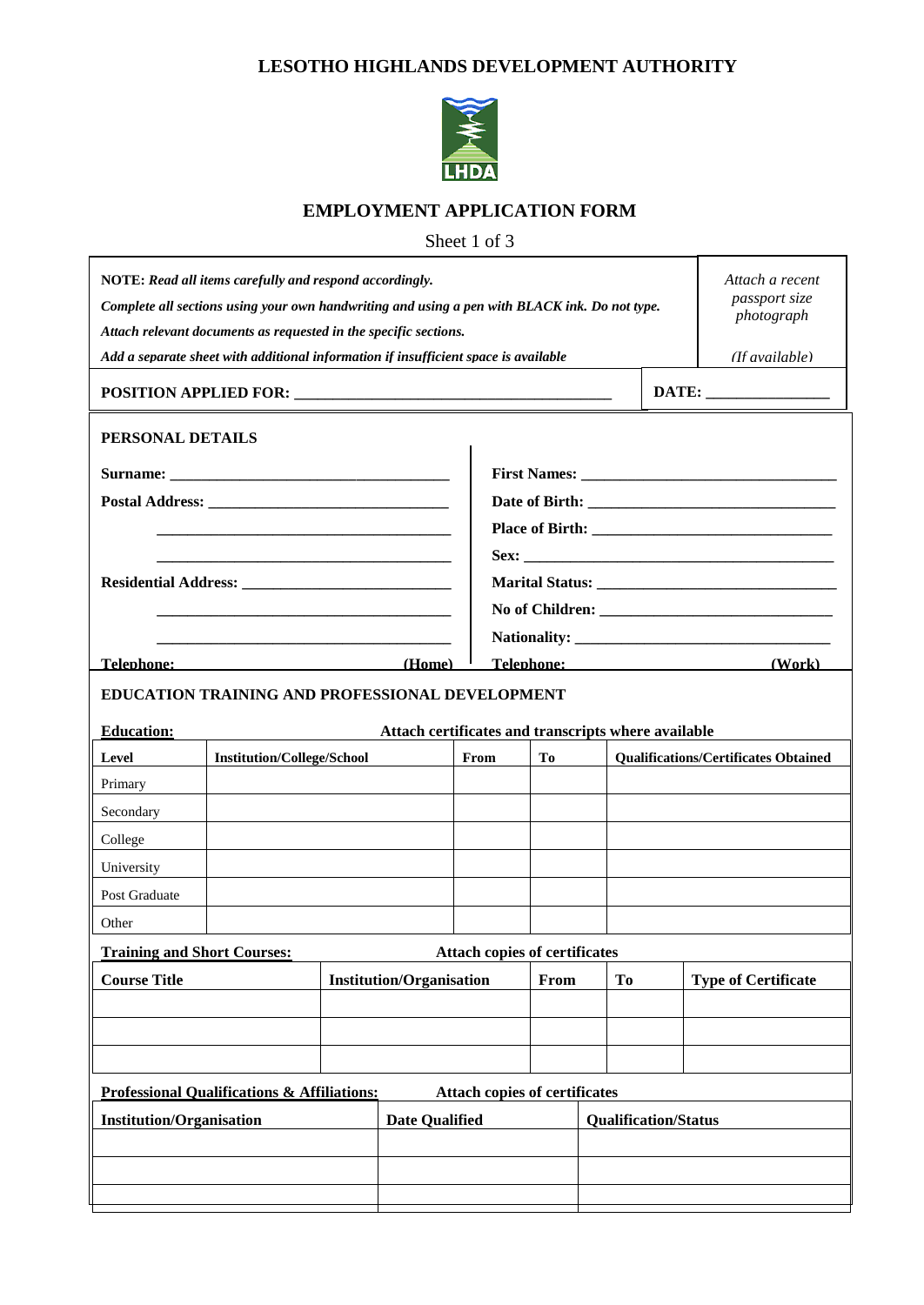## LESOTHO HIGHLANDS DEVELOPMENT AUTHORITY



# **EMPLOYMENT APPLICATION FORM**

Sheet 2 of 3

| <b>WORK EXPERIENCE</b>     |                      | Please describe details of positions held since leaving school/university<br>Begin with your most recent employment and work backwards<br>Use as many lines as you require and attach an additional page if necessary<br>Attach a full Curriculum Vitae or a sheet covering the rest of employment history |  |  |  |  |
|----------------------------|----------------------|------------------------------------------------------------------------------------------------------------------------------------------------------------------------------------------------------------------------------------------------------------------------------------------------------------|--|--|--|--|
| 1. Present Job             | $From: ____________$ |                                                                                                                                                                                                                                                                                                            |  |  |  |  |
|                            |                      |                                                                                                                                                                                                                                                                                                            |  |  |  |  |
|                            |                      |                                                                                                                                                                                                                                                                                                            |  |  |  |  |
|                            |                      |                                                                                                                                                                                                                                                                                                            |  |  |  |  |
|                            |                      |                                                                                                                                                                                                                                                                                                            |  |  |  |  |
|                            |                      |                                                                                                                                                                                                                                                                                                            |  |  |  |  |
|                            |                      |                                                                                                                                                                                                                                                                                                            |  |  |  |  |
|                            |                      |                                                                                                                                                                                                                                                                                                            |  |  |  |  |
|                            |                      |                                                                                                                                                                                                                                                                                                            |  |  |  |  |
| <b>Reason for Leaving:</b> |                      |                                                                                                                                                                                                                                                                                                            |  |  |  |  |
| 2. Previous Position       | $From: \_$           |                                                                                                                                                                                                                                                                                                            |  |  |  |  |
|                            |                      |                                                                                                                                                                                                                                                                                                            |  |  |  |  |
|                            |                      |                                                                                                                                                                                                                                                                                                            |  |  |  |  |
|                            |                      | Benefits (Car, Housing, Pension, etc.): _____________                                                                                                                                                                                                                                                      |  |  |  |  |
|                            |                      |                                                                                                                                                                                                                                                                                                            |  |  |  |  |
|                            |                      |                                                                                                                                                                                                                                                                                                            |  |  |  |  |
|                            |                      |                                                                                                                                                                                                                                                                                                            |  |  |  |  |
|                            |                      |                                                                                                                                                                                                                                                                                                            |  |  |  |  |
|                            |                      |                                                                                                                                                                                                                                                                                                            |  |  |  |  |
|                            |                      |                                                                                                                                                                                                                                                                                                            |  |  |  |  |
| <b>Reason for Leaving:</b> |                      |                                                                                                                                                                                                                                                                                                            |  |  |  |  |
| 3. Previous Position       | From:                | To:                                                                                                                                                                                                                                                                                                        |  |  |  |  |
|                            |                      |                                                                                                                                                                                                                                                                                                            |  |  |  |  |
|                            |                      |                                                                                                                                                                                                                                                                                                            |  |  |  |  |
|                            |                      |                                                                                                                                                                                                                                                                                                            |  |  |  |  |
|                            |                      |                                                                                                                                                                                                                                                                                                            |  |  |  |  |
|                            |                      |                                                                                                                                                                                                                                                                                                            |  |  |  |  |
|                            |                      |                                                                                                                                                                                                                                                                                                            |  |  |  |  |
|                            |                      |                                                                                                                                                                                                                                                                                                            |  |  |  |  |
|                            |                      |                                                                                                                                                                                                                                                                                                            |  |  |  |  |
|                            |                      |                                                                                                                                                                                                                                                                                                            |  |  |  |  |